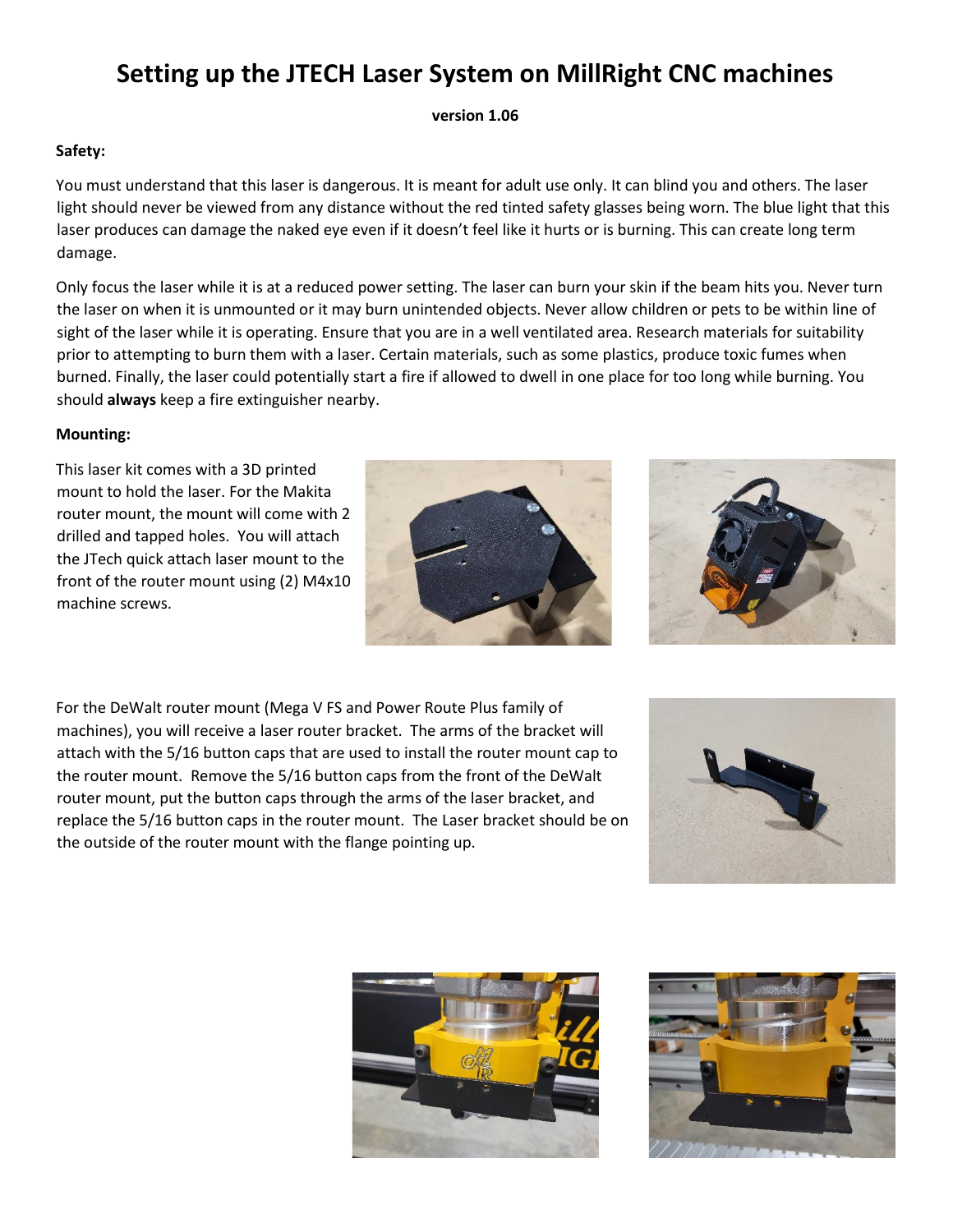Using (2) M4x14 machine screws and (2) M4 nylock nuts, attach the quick connect laser mount to the outside of the laser bracket using the 2 small holes on the front. Make sure the laser mount is installed with the magnets to the back and the plain black surface facing out.





The laser will connect magnetically to the laser mount. The laser has 2 post on the back that will correspond with 2 holes in the lower middle of the laser mount.

The laser diode is already enclosed with the fan already installed. The laser mount has magnets that allow the laser to snap to it. There are pins on the back of the laser that fit into corresponding holes on the laser mount.

If you have the Mega V, Carve King, or Power Route, put the fan wires and the laser wires though the drag chains. The laser comes with a fairly large connector on the end that is difficult to push through the drag chain without creating unseen damage to inside of the connector on the **Carve King**. Basically, trying to push the connector through the drag chain may pull the wires out of the connector slightly and you won't get a signal to the laser. It's recommended to cut the connector off the end of the laser wire if you have a **Carve King**. There's a screw terminal on the laser wire that we will use with the expose wire. Do **not** cut the connector off the end of the fan wires.

# **Connecting the laser:**

See the picture on the next page that labels the connectors that you'll plug into. If you cut off the connector at the end of the laser wire to fit it through the drag chain, strip the end of the wire to expose some copper. Plug the red wire into the  $+$  H1 screw terminal. Plug the black wire into the  $-$ H1 terminal and screw them down. **DO NOT PUT THESE WIRES IN BACKWARDS! STUDY THE PHOTO CAREFULLY PLEASE TO AVOID DESTROYING THE LASER DIODE.** Plug the fan motor into the port labelled "laser fan".

**This section applies to M3s and Carve Kings shipped before 11/30/2020.** Now we'll connect the laser control signal for the M3 or Carve King. Get the wire in your laser kit that has a 2 point Dupont connector on one end, as shown at the bottom right of this page. This is your control signal wire. It either has an open wire on the end other end, or a connector that fits into terminal H4 shown below. If it has a connector for H4, plug it in there. If it has an open end, strip the end of the wire and plug the red wire into the + of screw terminal H2 and black wire of screw terminal H2. Please do not get this backwards. The connector shown to the right will plug into the red stepper driver board at "Z+" pictured to the right. This is on the right side of this board in the section labelled "END STOPS". This seems odd, but it



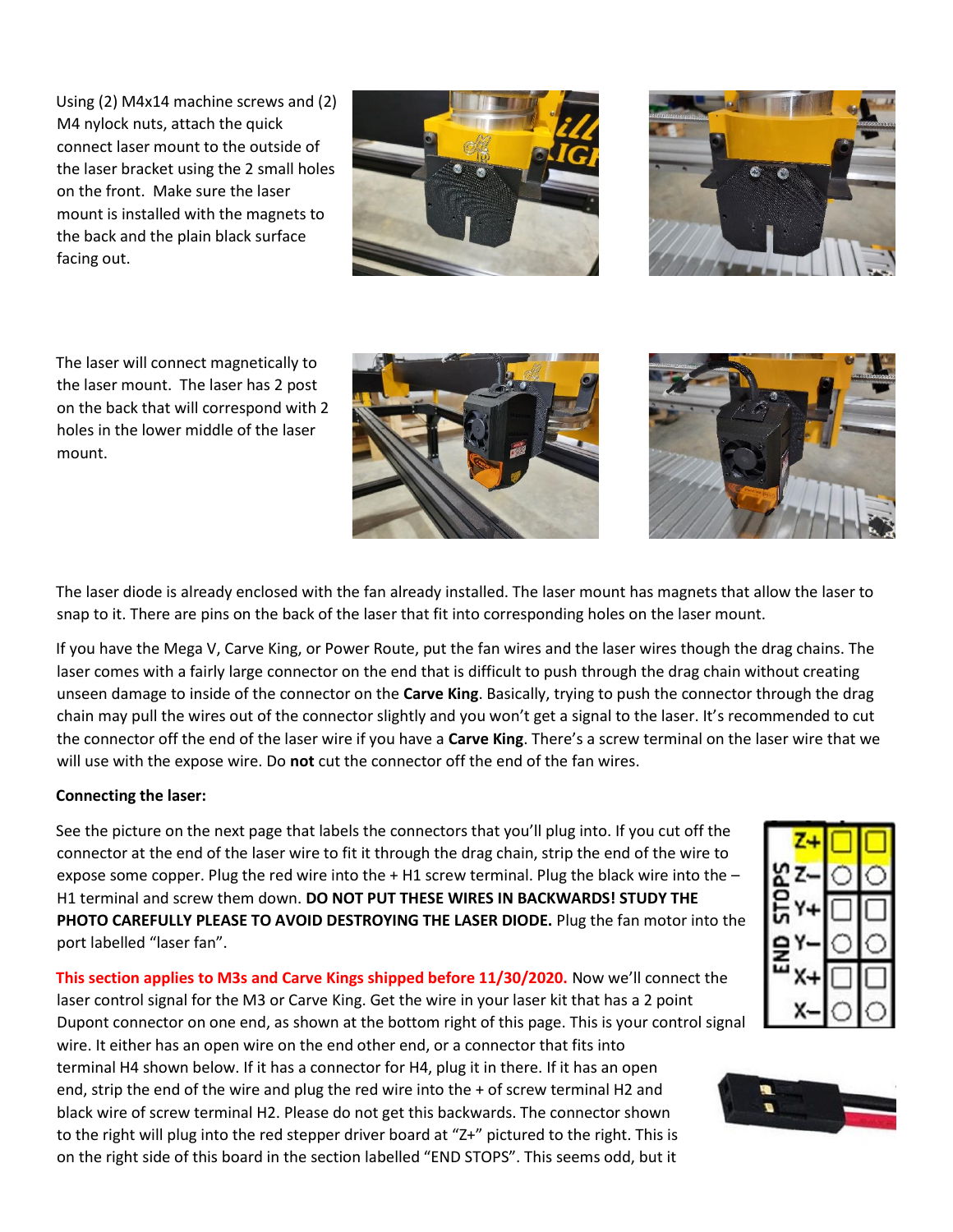is correct. The red wire should be to the left and the black wire should be to the right. This is normally where the Z homing switch would plug in, but the firmware (Grbl, the control program that runs on your Uno board) that you are going to use to operate the laser has reassigned some pins so it can take advantage of special pulsing features only available on this pin. See the highlighted diagram on the previous page that indicates where you should plug this in. Those with homing switches will move their Z switch to the pins just below this section of the board labelled "Sp En." If you purchased your machine kit at the same time you purchased this laser, the firmware on your blue Uno control board is already set up to run this laser. If you bought this kit as an add on for your machine, see the next section for instructions to reconfigure your firmware to run the laser**.** 

# **If you purchased your Carve King 2/Carve King M after 11/30/2020, you will plug the laser into the "Laser" port on the electronics box. Pictured right.**

**With the Mega V and Power Route Plus, you will just plug the AC connector in the port above the power cord if looking at the back of the electronics box. Pictured to the right**. If you bought a laser for your Power Route or Mega V at a later date, you will have to manually connect the wires to the board. For the Power Route and 3 axis Mega V, connect the red wire to the port labeled PWN on the CNC shield (Green board on top). The black wire can go to any port labeled GND. For 4th axis Mega V, the red wire will go to the same port, but the black wire cannot go to the GND port to the left of the PWM port. All other GND ports are ok.





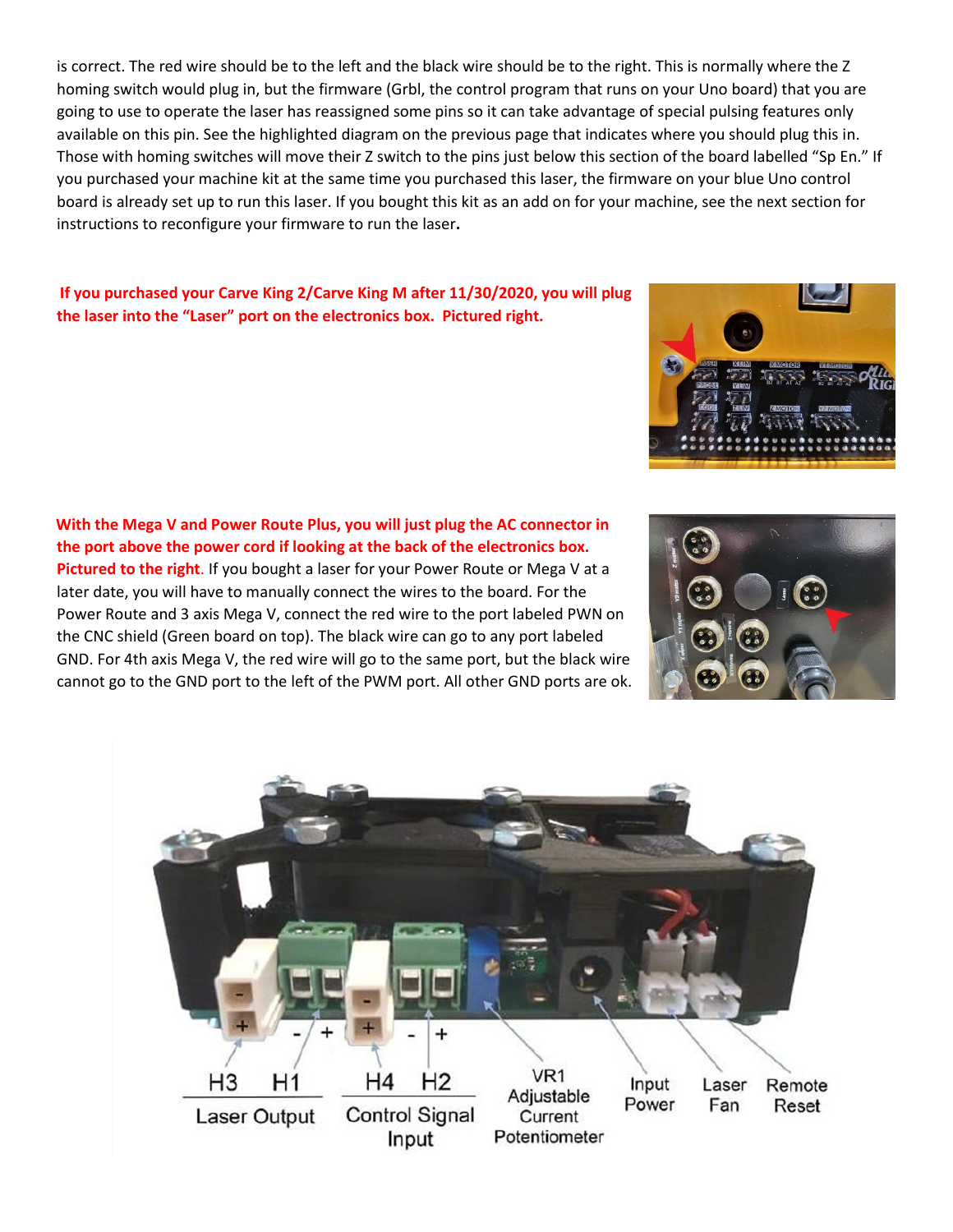## **Software setup:**

As a reminder, if you bought this laser with your machine kit you do not need to reload any firmware. It was shipped to you with the appropriate firmware. If you have the M3 please email us at [support@millrightcnc.com.](file:///E:/Acer%20Laptop/Work%20Files/Shipping%20Computer%20Documents/Misc/support@millrightcnc.com) If you have the Carve King, get the new firmware by clicking this link:

[https://sabercathost.com/9auD/Carve\\_King\\_Homing\\_and\\_No\\_Homing\\_Laser\\_Spindle.hex](https://sabercathost.com/9auD/Carve_King_Homing_and_No_Homing_Laser_Spindle.hex)

# **Note: Carve Kings shipped after Nov 30th 2020 will already have the laser firmware installed. The Power Route and Mega V already have the correct firmware also.**

You must load this .hex file into your control Uno board using XLoader, which you can download here:

## <https://millrightcnc.com/wp-content/uploads/2020/08/XLoader-zipped.zip>

be 115200. Click upload and wait for the confirmation.

Download and unzip XLoader. Open it, then point to the file by clicking the ellipse (…) under the window with the heading "Hex file." The device must be "Uno." Drop down the box for COM port, and make sure you select the COM port that the Uno is occupying. In most cases, only one COM port will show. If not, try both. Baud rate must

| C:\Users\conta_000\Desktop` |                  |
|-----------------------------|------------------|
| Device                      |                  |
| Uno(ATmega328)              |                  |
| COM port                    | <b>Baud</b> rate |
| COM <sub>14</sub>           | 115200           |
| Upload                      | About            |

 $\mathbf{v}$ 

## **Testing the Laser:**

After you've mounted it, plugged it in, flashed your control board with the appropriate firmware, and PUT ON YOUR RED TINTED SAFETY GLASSES, you start with the bottom of the laser 1/8" from your work pieces. That is the focus height of the laser.

You should have your glasses on at this point. Warn others that a laser is coming on! Plug the laser power supply into the driver, turn the key on, turn the rocker switch on, and press the reset button on the laser driver board.

On your G code sender command line, set the G1 mode**. Grbl 1.1, which is what your machine is using, will not turn on the laser when G0 mode is active. Example: G1 F600**

Give the intensity setting of 33% by typing S4000 (the range is S0 to S12000) into the command line and pressing enter. **Note that on the Mega V, the S value that corresponds to 100% laser intensity is "S100". Be sure to use the 0 to 100 S value scale which directly relate to the percentage of output. On some other MillRight models, the S value is scaled to correspond to a 12,000 RPM spindle. Type \$\$30 into the command line. If it is set to 12000, then the machine is set to the 12000 scale. If \$\$30 is set to 100, it is set to the 100 scale. All machines will eventually be set to the 100 scale.** To set the Mega V, or any 100-scale machine to 33% type S33 into the command line and press enter. Now give the command M3 and the laser will come on. The laser should be on now. Give an M5 command to turn off the laser. Do not leave the laser on too long at one impact point as it could start a fire.

#### **Software resources:**

JTech has an excellent page that introduces different software packages. Their Inkscape plug-in is free!

#### [https://jtechphotonics.com/?page\\_id=1980](https://jtechphotonics.com/?page_id=1980)

Most laser operations will require there not to be any Z movements. The below applet will remove all Z movements from a g code file that wasn't produced with a program designed for laser operations. You should review the output to make sure it's ok.

#### <http://qcgeek.com/laseroko/>

LaserWeb is an open-source laser program being actively developed. It's free. You can get it here: